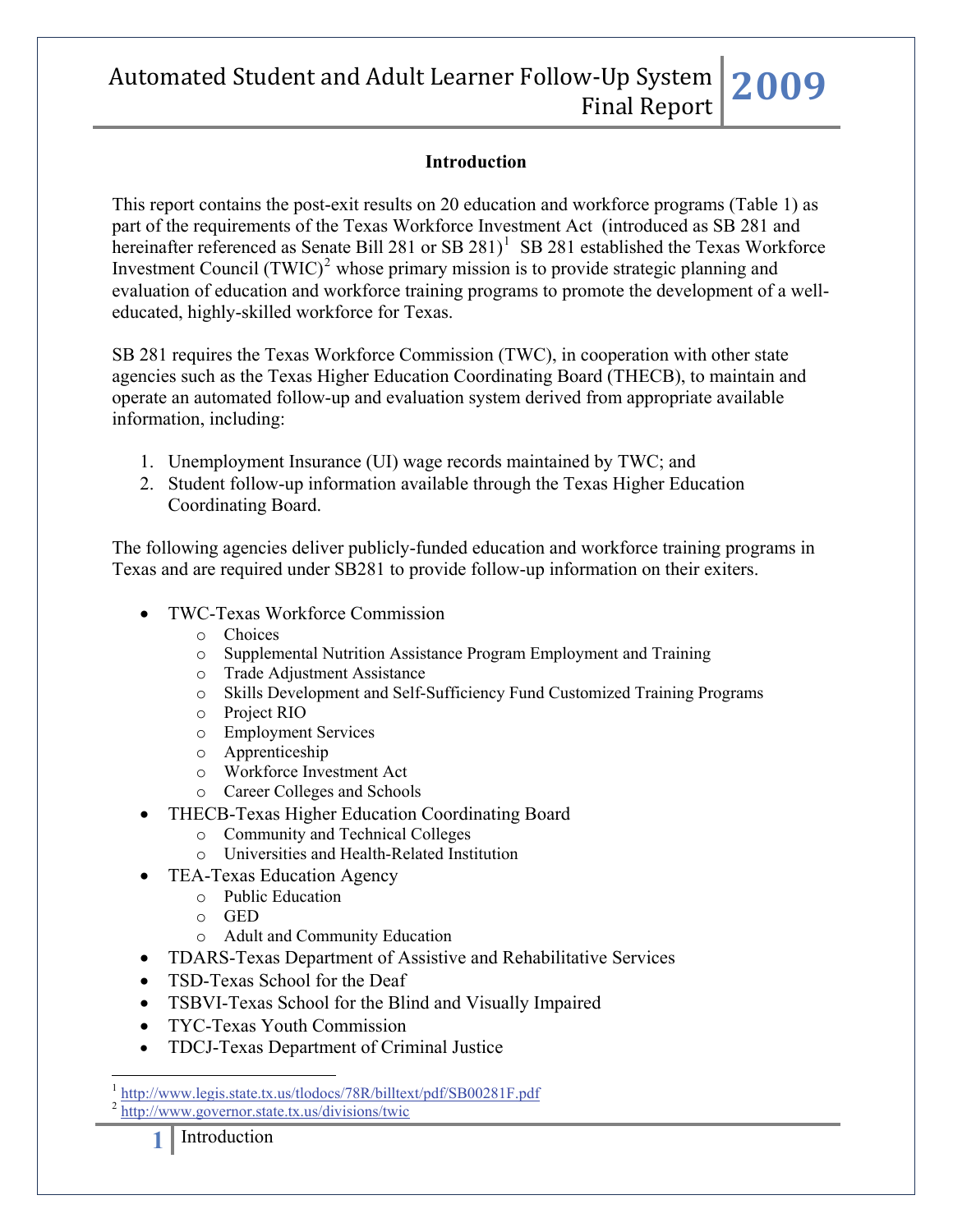| <b>Education/Workforce Training Program</b> | Agency       | <b>Total Usable Records</b><br>(Unduplicated) |
|---------------------------------------------|--------------|-----------------------------------------------|
| Choices                                     | <b>TWC</b>   | 31,353                                        |
| <b>SNAP Employment and Training</b>         | <b>TWC</b>   | 29,387                                        |
| <b>Trade Adjustment Assistance</b>          | TWC          | 7,342                                         |
| Skills Development Fund                     | TWC          | 15,974                                        |
| Self-Sufficiency Fund                       | TWC          | 1,611                                         |
| Project RIO                                 | <b>TWC</b>   | 12,246                                        |
| Workforce Investment Act                    | <b>TWC</b>   | 48,891                                        |
| <b>Employment Services</b>                  | TWC          | No data provided                              |
| Career Colleges and Schools                 | TWC          | No data provided                              |
| Apprenticeship                              | <b>TWC</b>   | 3,861                                         |
| Community and Technical Colleges            | <b>THECB</b> | No data provided                              |
| Universities and Health Science Centers     | <b>THECB</b> | No data provided                              |
| <b>Public Education</b>                     | <b>TEA</b>   | No data provided                              |
| <b>GED</b>                                  | <b>TEA</b>   | No data provided                              |
| <b>Adult and Community Education</b>        | <b>TEA</b>   | No data provided                              |
| Texas School for the Blind and Visually     |              |                                               |
| Impaired                                    | <b>TSBVI</b> | No data provided                              |
| <b>Texas Youth Commission</b>               | <b>TDARS</b> | No data provided                              |
| Texas Rehabilitation Commission             | <b>TDARS</b> | No data provided                              |
| Texas School for the Deaf                   | <b>TSD</b>   | No data provided                              |
| Windham School District                     | <b>TDCJ</b>  | No data provided                              |
| <b>TOTAL</b>                                |              | 150,665                                       |

| Table 1. Texas Workforce Training and Education Programs |
|----------------------------------------------------------|
|----------------------------------------------------------|

Due to restrictive interpretations of the Family Educational Rights and Privacy Act (FERPA), TWC and the Texas Higher Education Coordinating Board (THECB) shared the functions of conducting record linkages for all agencies involved in Texas' workforce and education system (Figure 1). TWC provided the Unemployment Insurance (UI) wage records to the THECB. THECB is not prohibited under FERPA from accepting student data and performing electronic record linkages on behalf of other educational agencies. Education agencies covered by FERPA worked with the THECB in obtaining follow-up data and in producing aggregate tables and reports that were used in their respective chapters in this report. The THECB conducted record linkages for all seed records (including TWCs) against the public postsecondary master enrollment (ME) records and provided aggregated data back to all agencies. Each agency was responsible for analyzing follow-up data on their exiters, writing the chapters, and providing TWC with the completed chapters for compilation into this comprehensive report.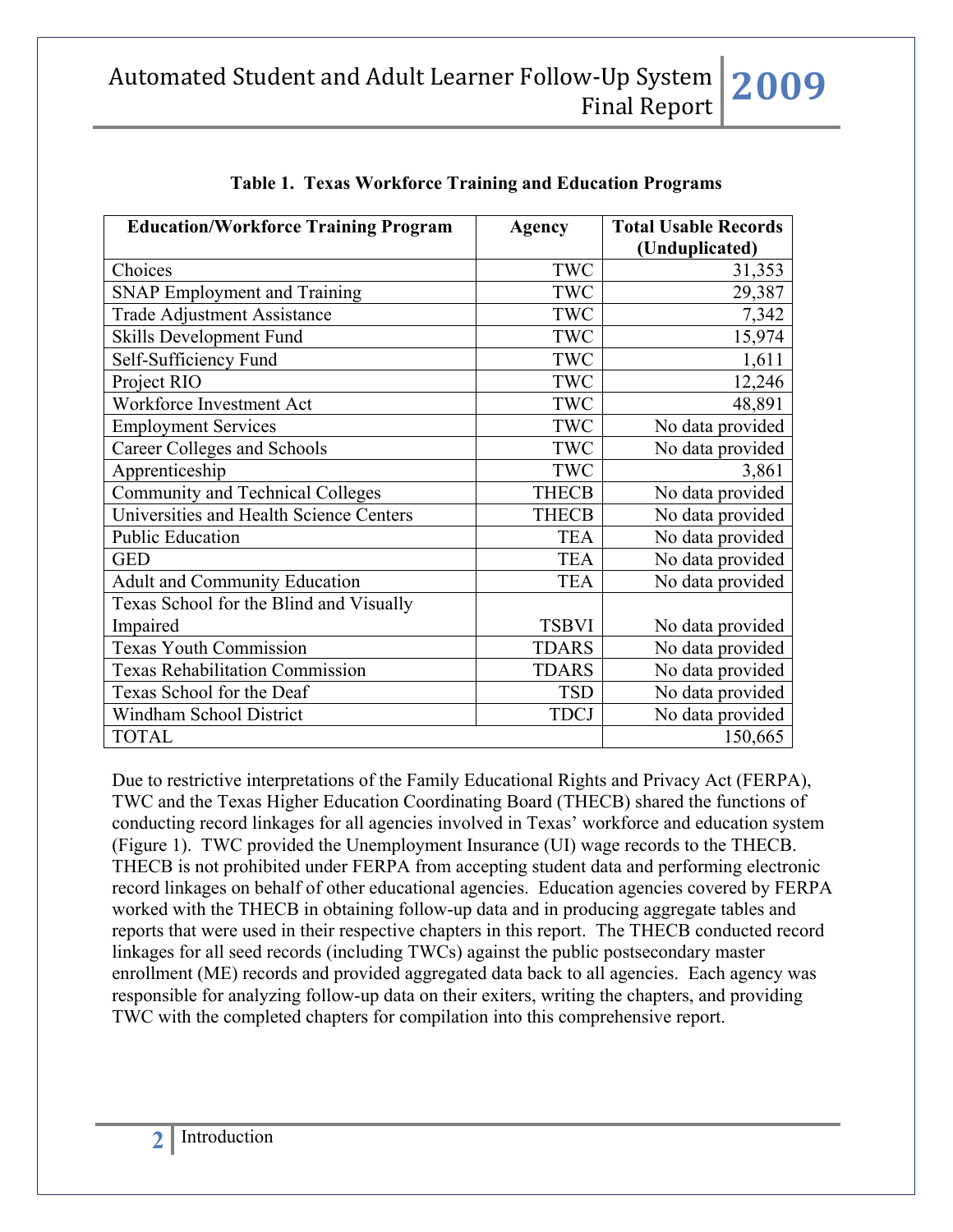# Automated Student and Adult Learner Follow‐Up System Final Report **2009**

TWC conducted supplemental record linkages for TWC programs only. Seed records were linked to the U.S. Department of Defense (DoD), U.S. Office of Personnel Management (OPM), U.S. Postal Service, Wage Record Interchange System (WRIS), Texas Department of Criminal Justice (TDCJ), and Texas Bureau of Vital Statistics.

Care must be taken in comparing follow-up results between programs because of their widely varying missions and objectives. Not all programs were linked to the same number of resource databases. Because of FERPA, education records such as those from public community and technical colleges, universities, and public secondary education were not linked to DoD, OPM, USPS, TDCJ and TBVS. As a result, labor market and other outcomes measures for these cohorts may be lower than in previous reports.



**Figure 1. The Workforce Development Evaluation System of Texas** 

The post-exit results shown in this report were achieved during a period of economic recovery. A tighter labor market during an economic recovery may not yield the same outcomes as in years when the economy is booming. As the economy continues to recover, documenting post-exit outcomes for these programs is important for continuous program improvement. Knowing what worked for whom, under what circumstances is critical to implementing programs for incoming cohorts to help maximize their post-exit achievements.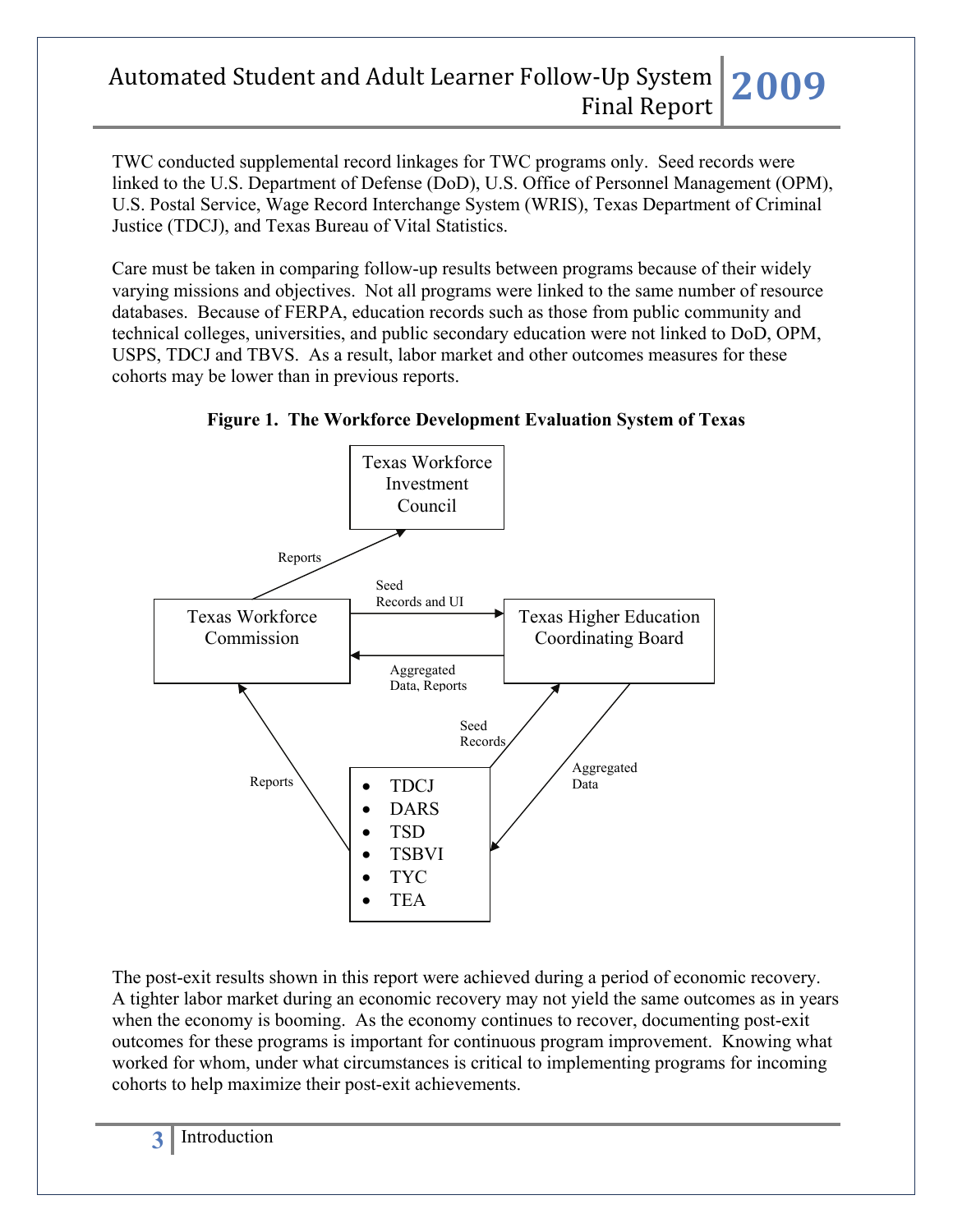### Automated Student and Adult Learner Follow‐Up System Final Report **2009**

The state benefits in many ways by investing in education and workforce training programs. Successful program exiters form the backbone of a highly educated and skilled workforce. Exiters who find work in high-wage occupations directly contribute to higher taxes and revenue for the state. Employment success of exiters fuels the state economy and reduces public assistance programs. A more educated population tends to contribute more substantially to civic good, as measured by charitable giving, volunteerism and resident voting (Measuring Up 2004).

One way to measure the labor market outcomes of education and workforce programs exiters is to analyze the post-exit industries where they found employment. Industries of employment provide information on current and possible future sources of jobs. Recently, Governor Perry identified the following six industry clusters as critical to the economic development of Texas.

- Advance Technologies and Manufacturing
- Aerospace and Defense
- Biotechnology and Life Sciences
- Information and Computer Technology
- Energy
- Petroleum Refining and Chemical Products

TWCs Labor Market and Career Information (LMCI) department in cooperation with the Office of the Governor has identified industries by 4-digit North American Industry Classification System (NAICS) code under each cluster and grouped them into Core, Ancillary and Support subcategories. Core industries produce goods and services directly related to the cluster. These industries provide the fundamental economic drivers for the cluster. Ancillary and Support industries produce goods and services that directly supplement those found under Core. An example of ancillary industry for the Petroleum Refining and Chemical Products cluster is Boilers, Tanks and Shipping Containers. An example of support industry for the Petroleum Refining and Chemical Products cluster is Warehousing and Storage.

As greater emphasis is placed on the integration of workforce and economic development, boards should strive to align regionally targeted industries with the Governor's list or other regionally identified industry sectors serving as regional economic growth poles. Under the work first principle, many of the workforce development system customers who receive basic services will find jobs on their own-without regard for state-level or board-level targets. Thus, for those receiving basic services, there is no real expectation about the industry distribution of their employment. However, among those receiving intensive services (specially vocational training and job-search assistance), a significant portion probably should wind up in targeted sectors as an indicator of better alignment between a board's strategic plan and intensive case management. For more information about the Governor's clusters, please go to [http://www.texasindustryprofiles.com.](http://www.texasindustryprofiles.com/)